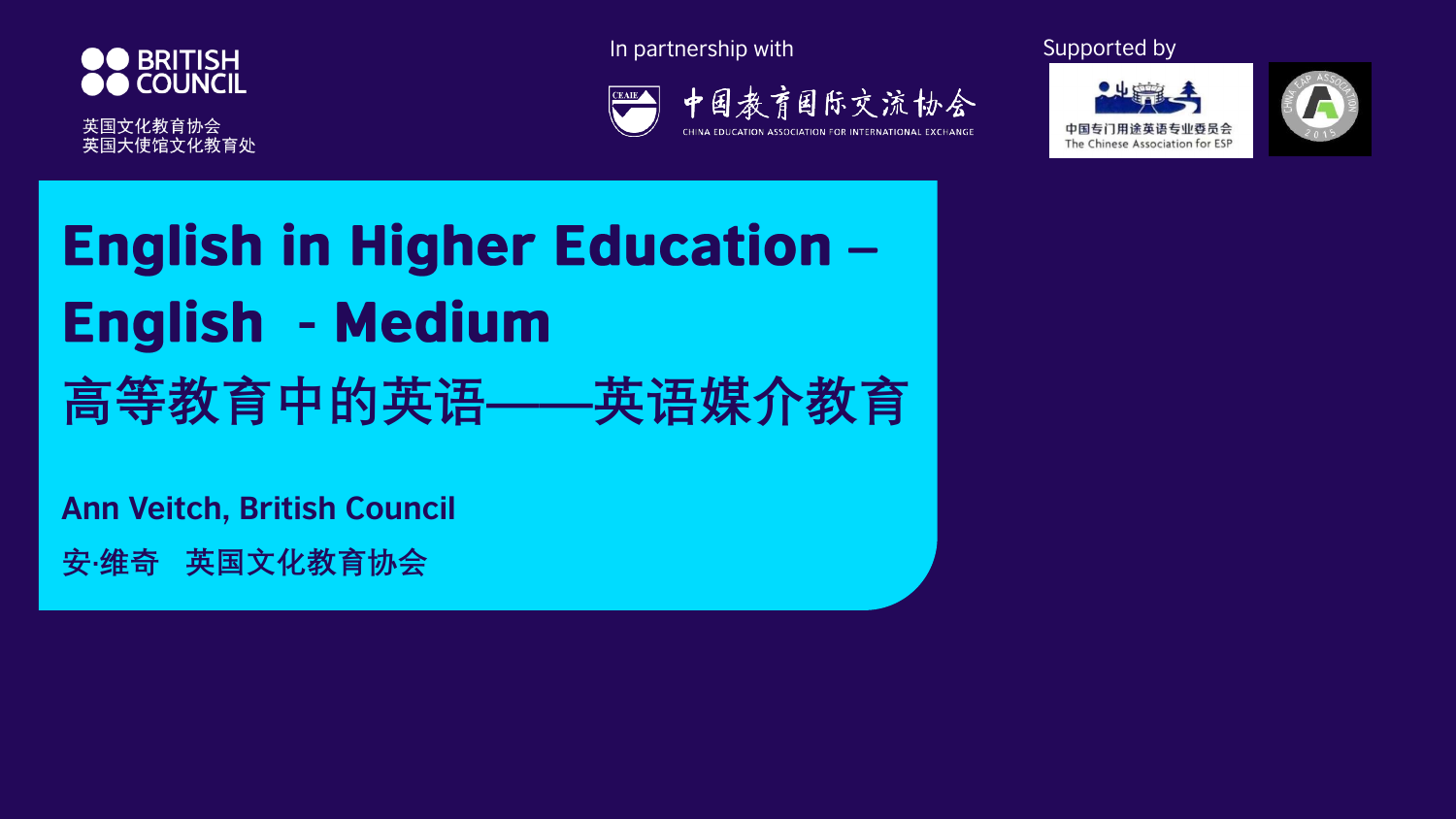### **English in HE - English Medium 高等教育中的英语——英语媒介教育**

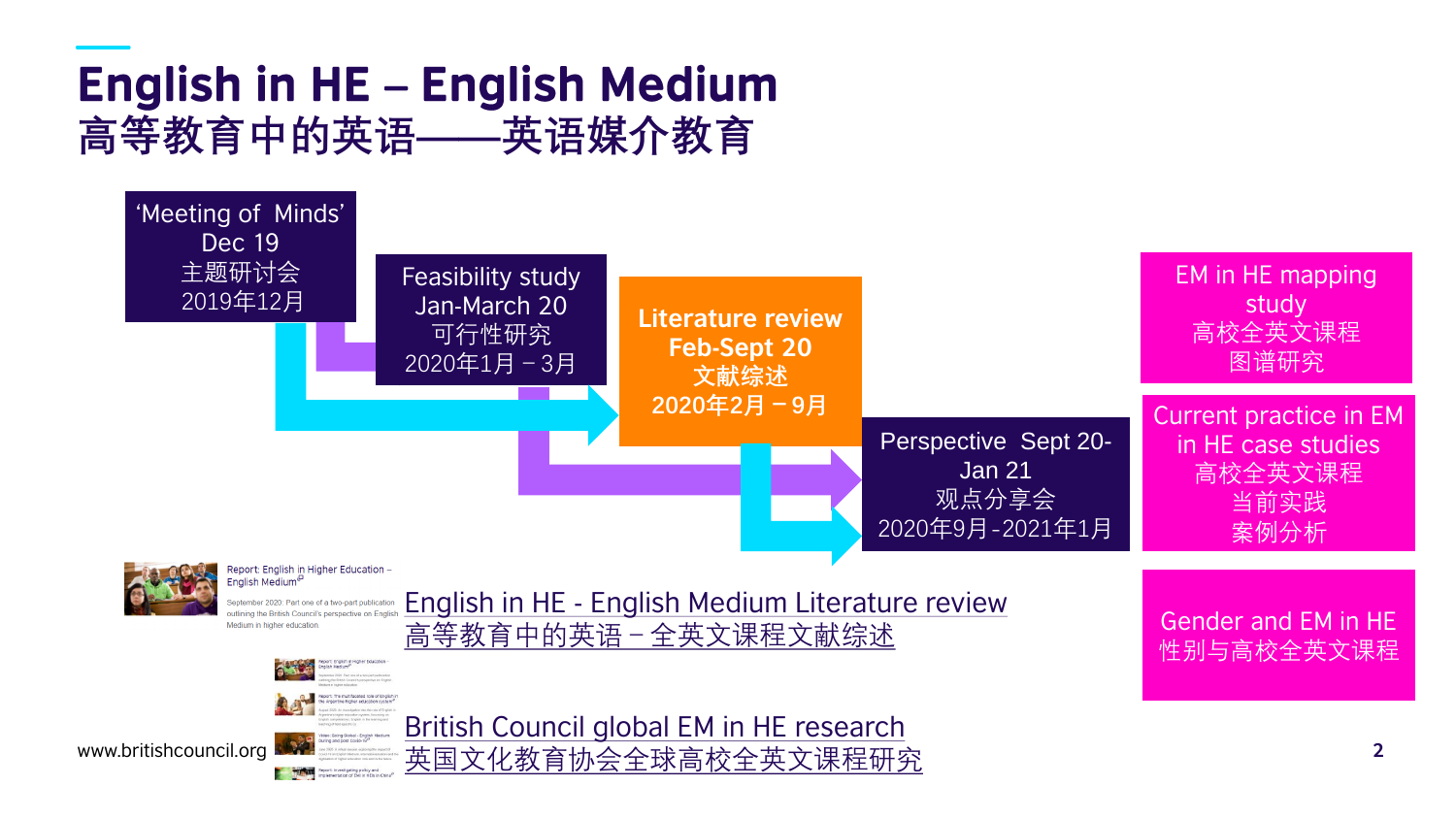## **English in HE - English Medium** Literature review

**高等教育中的英语——英语媒介教育 文献综述**

**Our team 我们的团队**

**Researchers Dr. Samantha Curle, University of Bath Dr. Jenna Mittelmeier, University of Manchester Dr. Reke Jablonkai, University of Bath Dr Kari Sahan, University of Oxford 研究员 巴斯大学 萨曼莎·柯尔博士 曼彻斯特大学 詹娜·米特尔迈尔博士 巴斯大学 瑞克·贾布隆凯博士 牛津大学 卡里·萨汉博士**

**Editor Dr. Nicola Galloway, University of Glasgow 主编 尼古拉·加洛韦博士 格拉斯哥大学**

**Project manager Ann Veitch, British Council 项目经理 安·维奇 英国文化教育协会**

www.britishcouncil.org **3**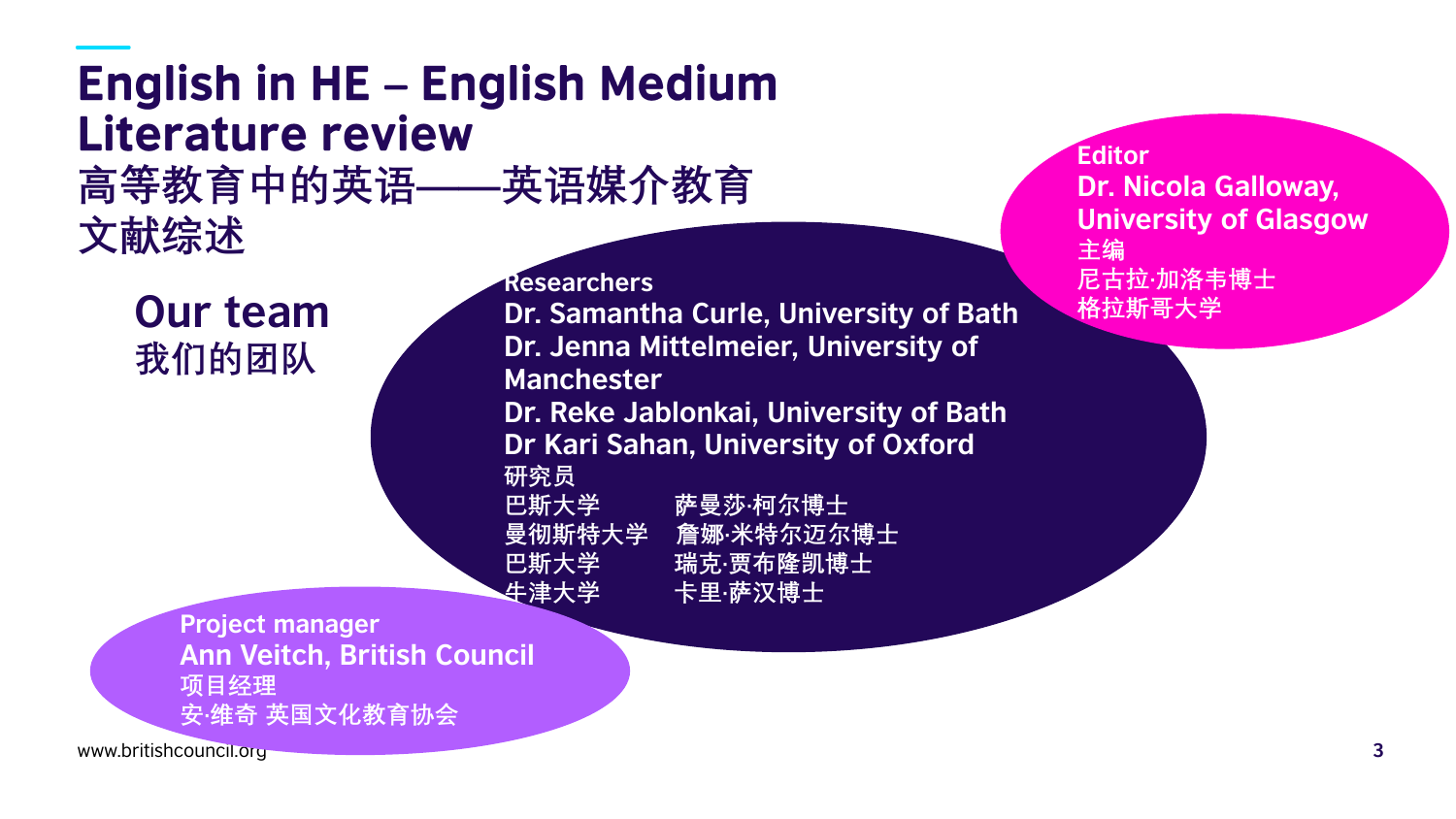Defining EMI 全英文课程的定义 Growth of EMI 全英文课程的发展

Perceived benefits of EMI 全英文课程的益处

Variation of EMI implementation in HE 全英文课程 在高校实施中的变化

EMI in the context of internationalisation 国际化背景下的全英文课程

Successes and Challenges of studying HE through English 接受全英文大学教育的成功&挑战



Support systems 支持体系

Quality assurance 质量保障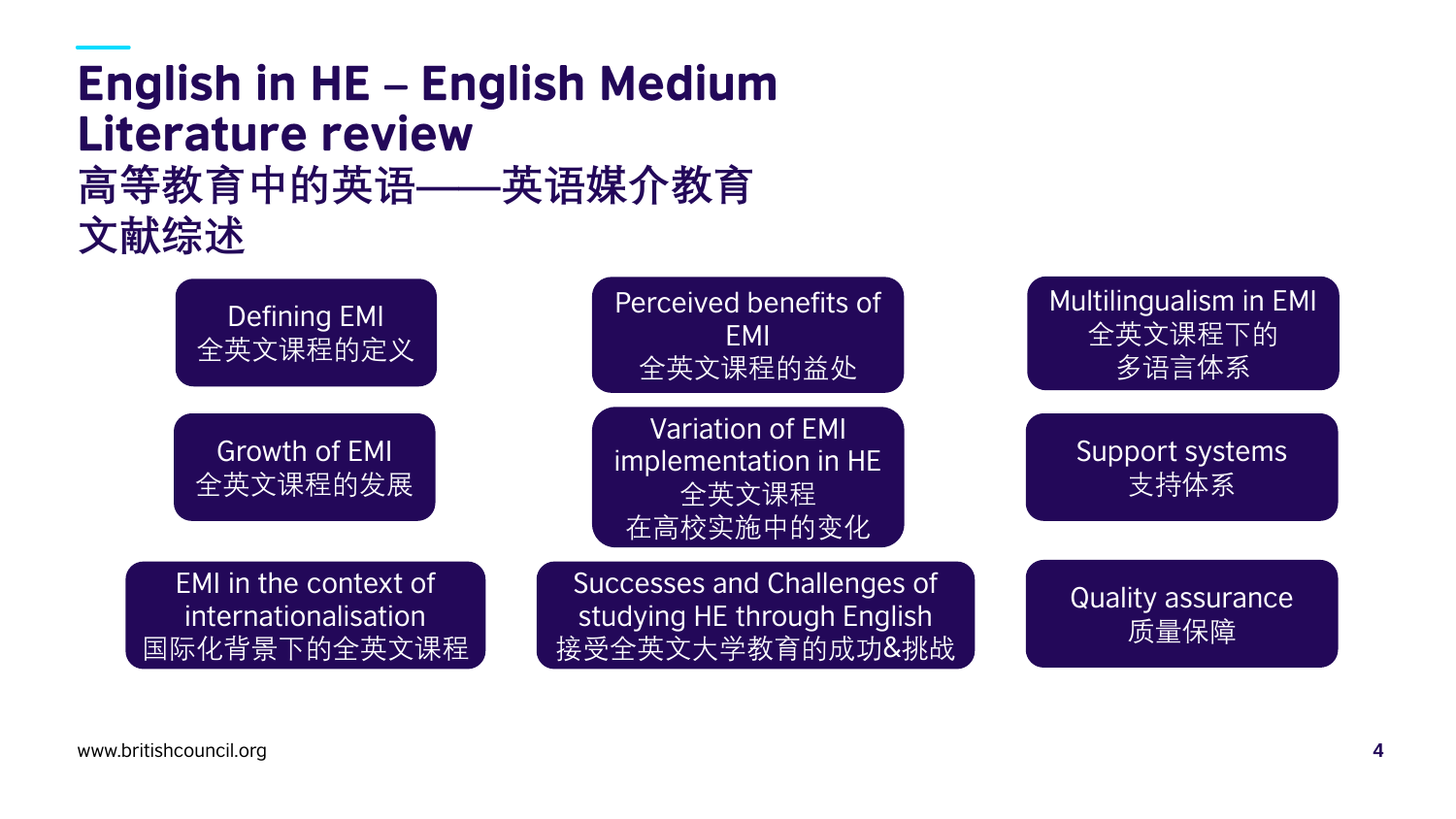# **English in HE - English Medium** Literature review

**高等教育中的英语——英语媒介教育 文献综述**



"the use of the English language to teach academic subjects (other than English itself) in countries or jurisdictions where the first language (L1) of the majority of the populations is not English' (Macaro 2018, p. 19) "在大多数人口母语为非英语的国家或地区,使用英语进行教学(英 语学科本身除外)。"(马克罗,2018年,第19页)

Other definitions:

- EMI with an explicit language learning aim
- Expand EMI to include Anglophone settings
	- EM Education rather than Instruction 其他定义:
		- 具有明确语言学习目标的全英文课程
- www.britishcouncil.org **5** 将全英文课程进一步扩展至全英文环境
	- 以英文为媒介的全面教育,而非仅仅是课程教学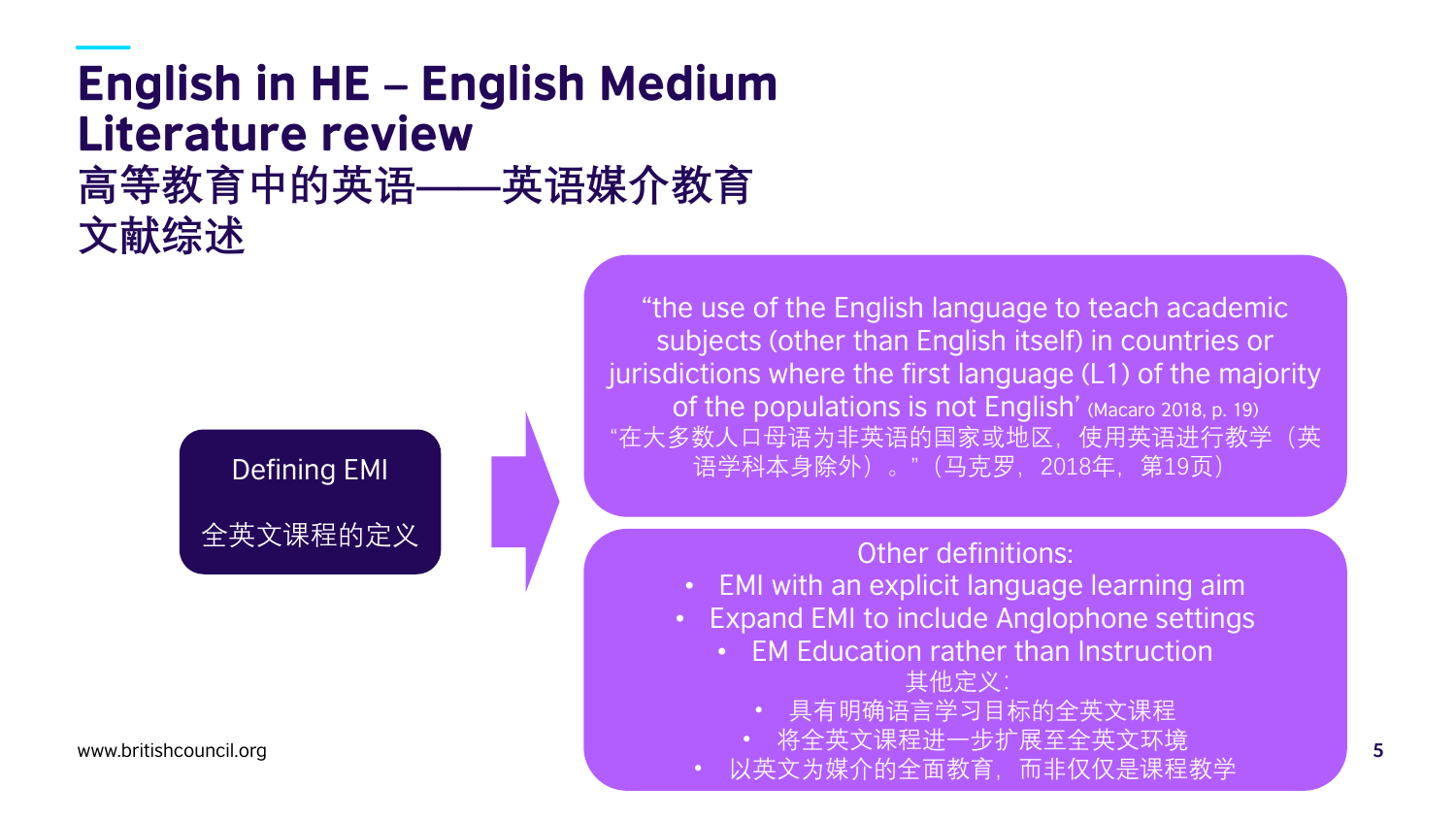• Growth in numbers

- Increase in national policies toward EMI
	- 课程和院校数量增长
	- 关于全英文课程的国家性政策增加

'the relationship between EMI and internationalisation is complex, as EMI is simultaneously a driver, reaction and outcome of institutions' approaches to internationalisation.' "全英文课程与国际化之间的关系较为复杂。因为 作为高校实现国际化发展的途径之一,全英文课程 既是高校国际化的驱动因素,也是高校应对国际化 趋势的策略及成果"。

Growth of EMI and internationalisation 全英文课程的 发展和国际化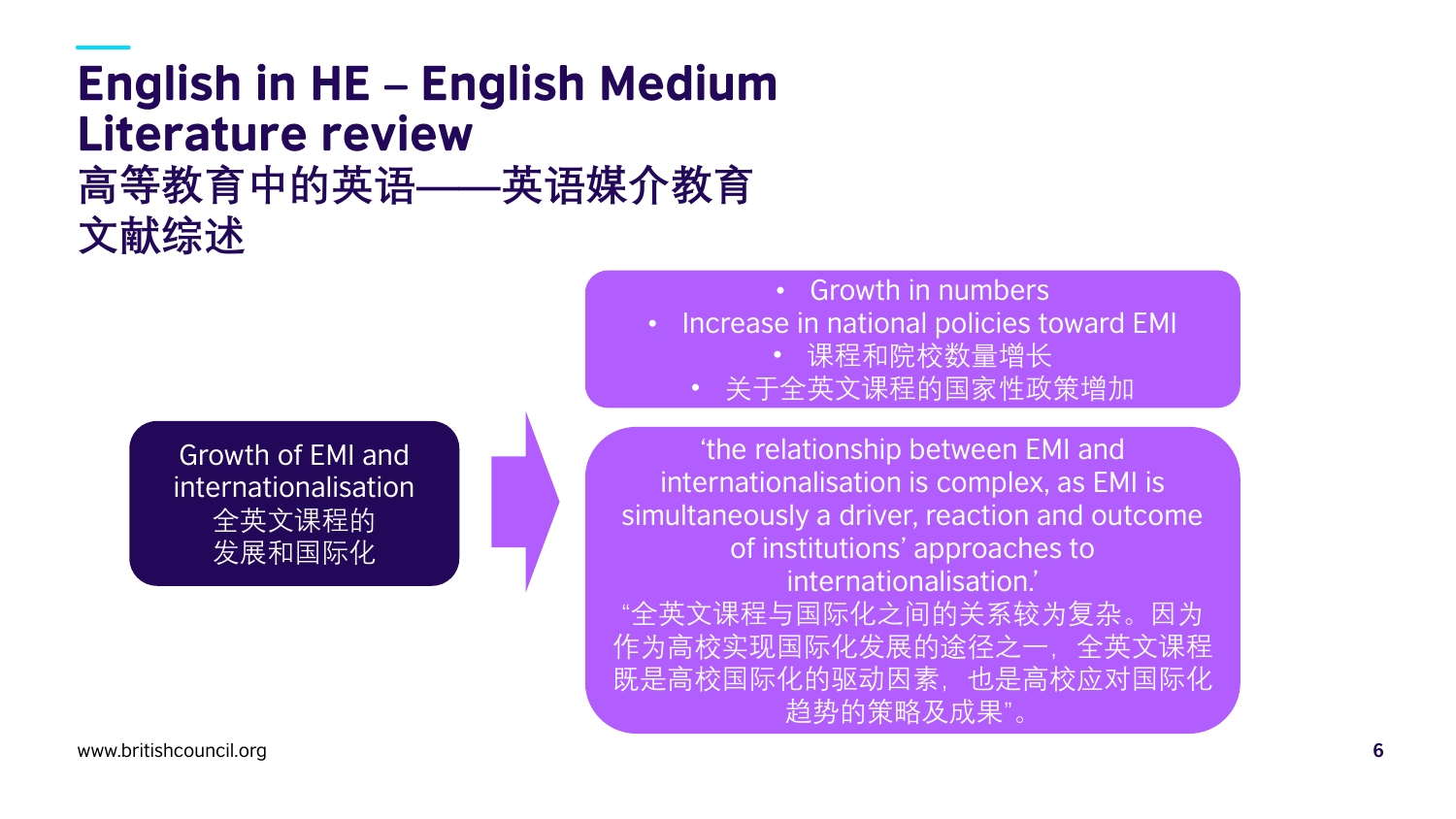Perceived benefits of EMI 全英文课程的益处

Increased international student revenue, increased institutional rankings, developing English language competencies, developing student and staff employability, increased access to teaching materials 增加国际学生营收;提升院校排名;培养英语语言 能力及学生/教职工的就业力;增加教学资料的获 取途径

Lack of conclusive research English as 'part of the problem' within some of these benefits 结论性研究不足 在诸多积极作用当中,英语本身也是"问题之一"。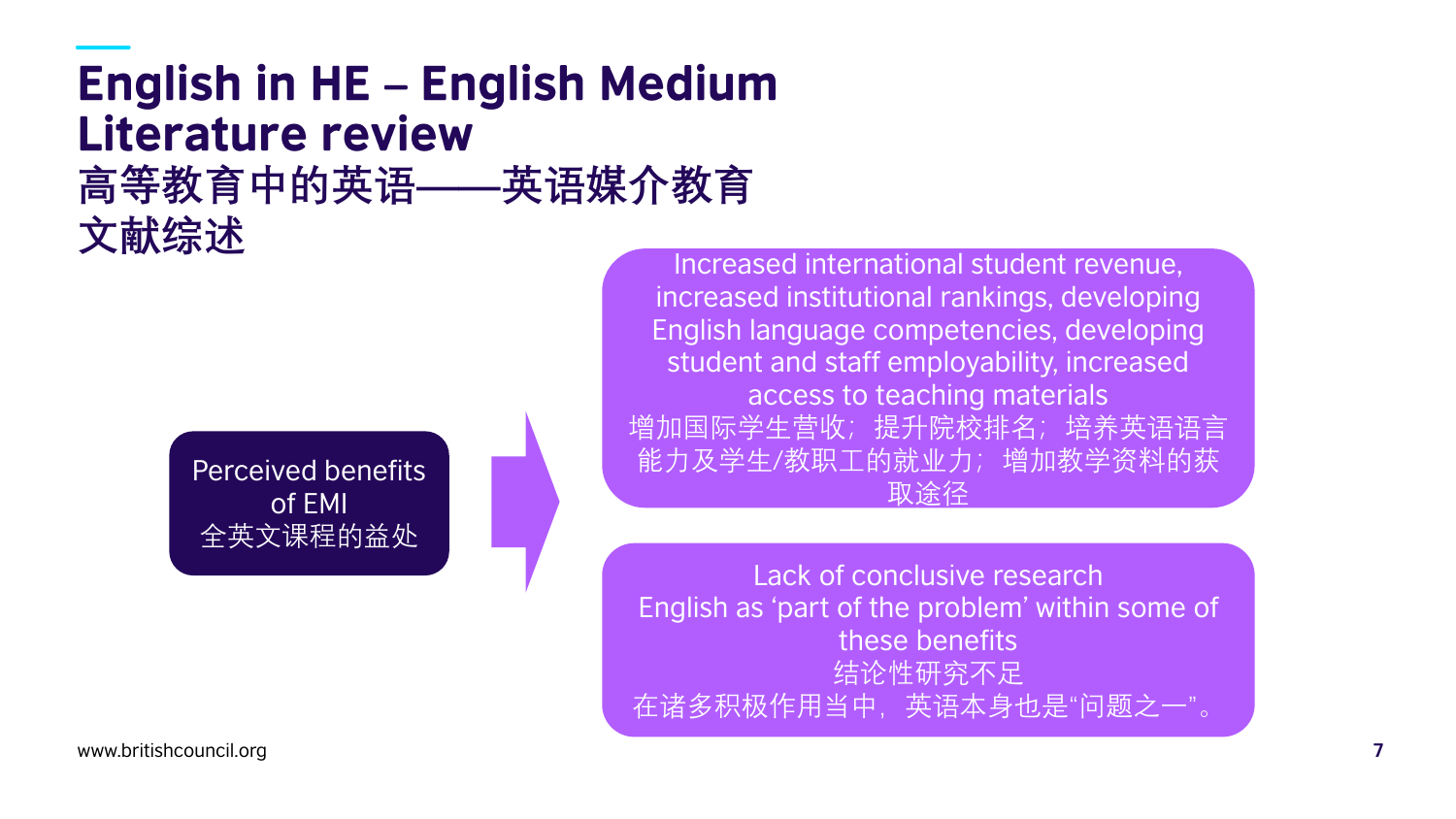Variation of EM implementation 全英文课程实施中的变化

Variety, variety, variety! 适应多样化的教育环境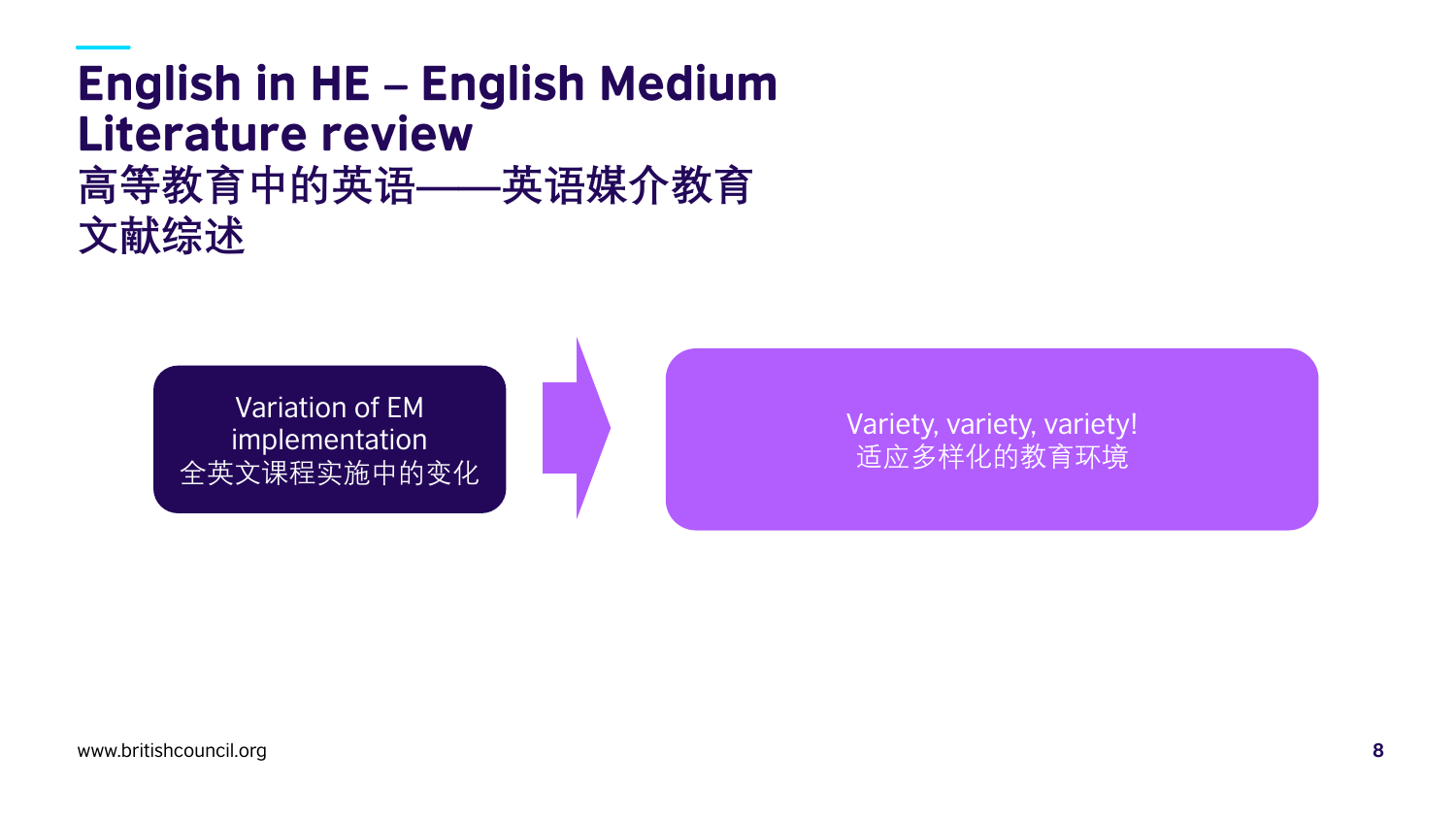Successes and challenges of studying through English 接受全英文大学教育的成功和 挑战

Student English language proficiency, selfperceived success and self-belief appear to play a role in success on EM programmes 学生的英语水平;自我的成就感和信念对于全英文 课程的成功开展具有重要作用

Language-related challenges, institutionalrelated challenges, culture-related challenges, material-related challenges 与语言、机构、文化及材料等相关的挑战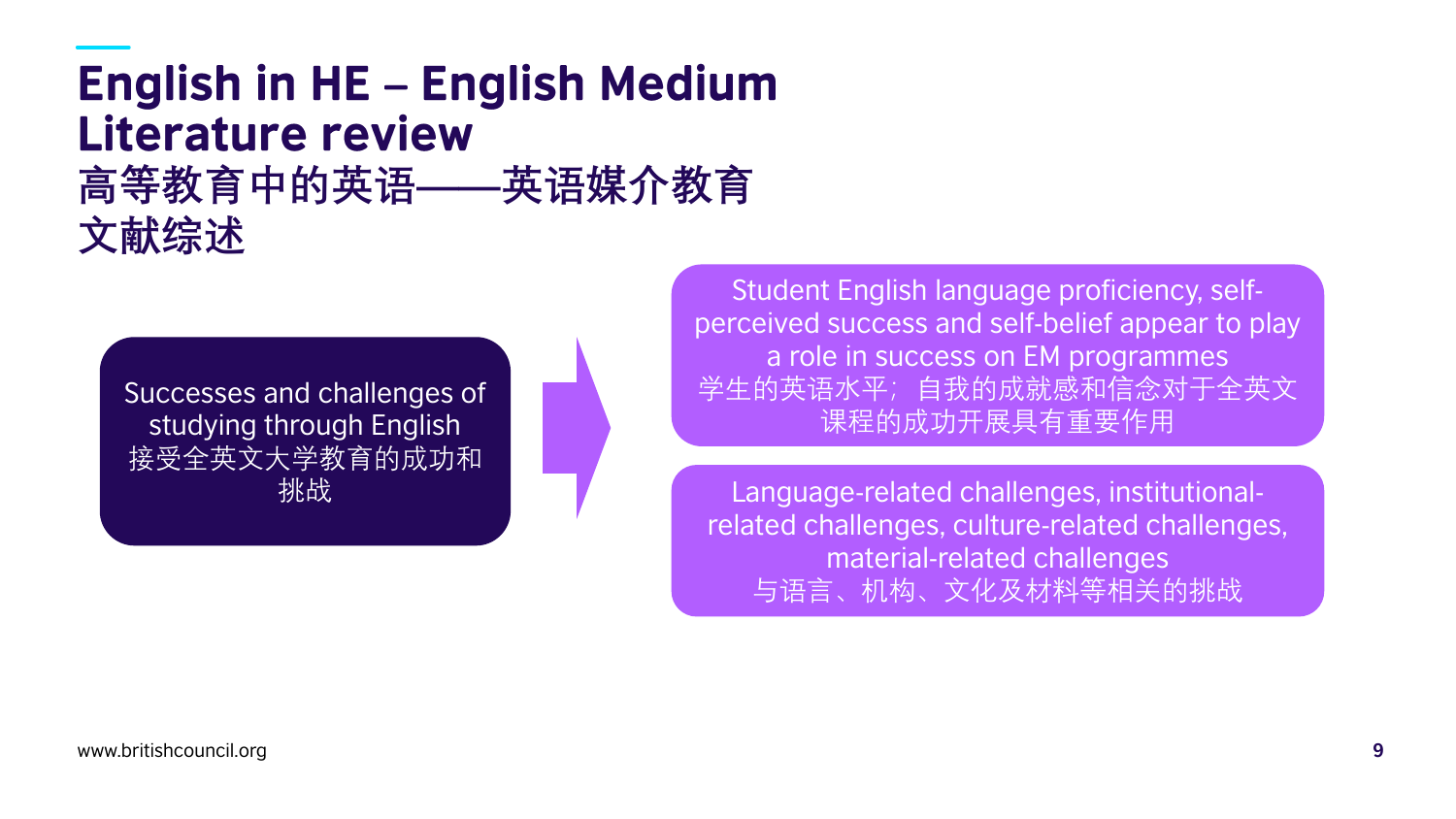

**Englishisation** 英语化

Student and Content lecturer use of and attitude to L1 use 师生对母语的使用及态度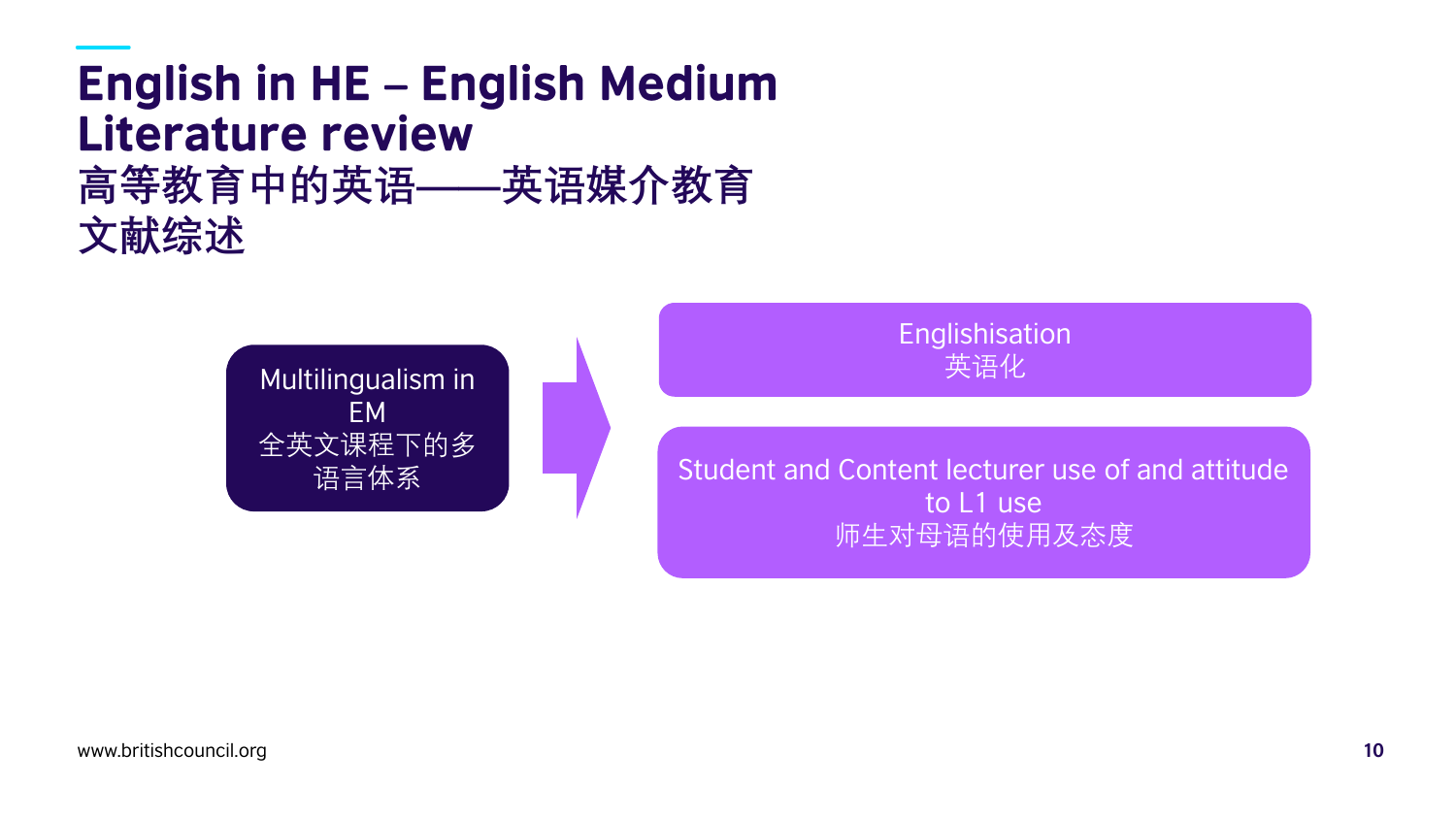Support systems 支持体系

Key guiding principles: context specific, needsbase, globally orientated approach 主要指导原则: 因地制宜、需求导向、面向全球

Student support focussed on areas of challenge (subject specific language skills, receptive and productive skills, strategies for communication, intercultural skills, affective challenges) 学生支持方面的挑战(学科相关语言能力、输入性和 输出性技能、沟通策略、跨文化交际能力、情感影响)

www.britishcouncil.org **11** 教师支持方面的挑战(语言水平、教学法、文化多样 Content lecturer support focussed on areas of challenge (language, pedagogy, cultural diversity)Integrated institutional support Language and content specialist cooperation 性);院校整合性支持;语言专家与学科专家合作